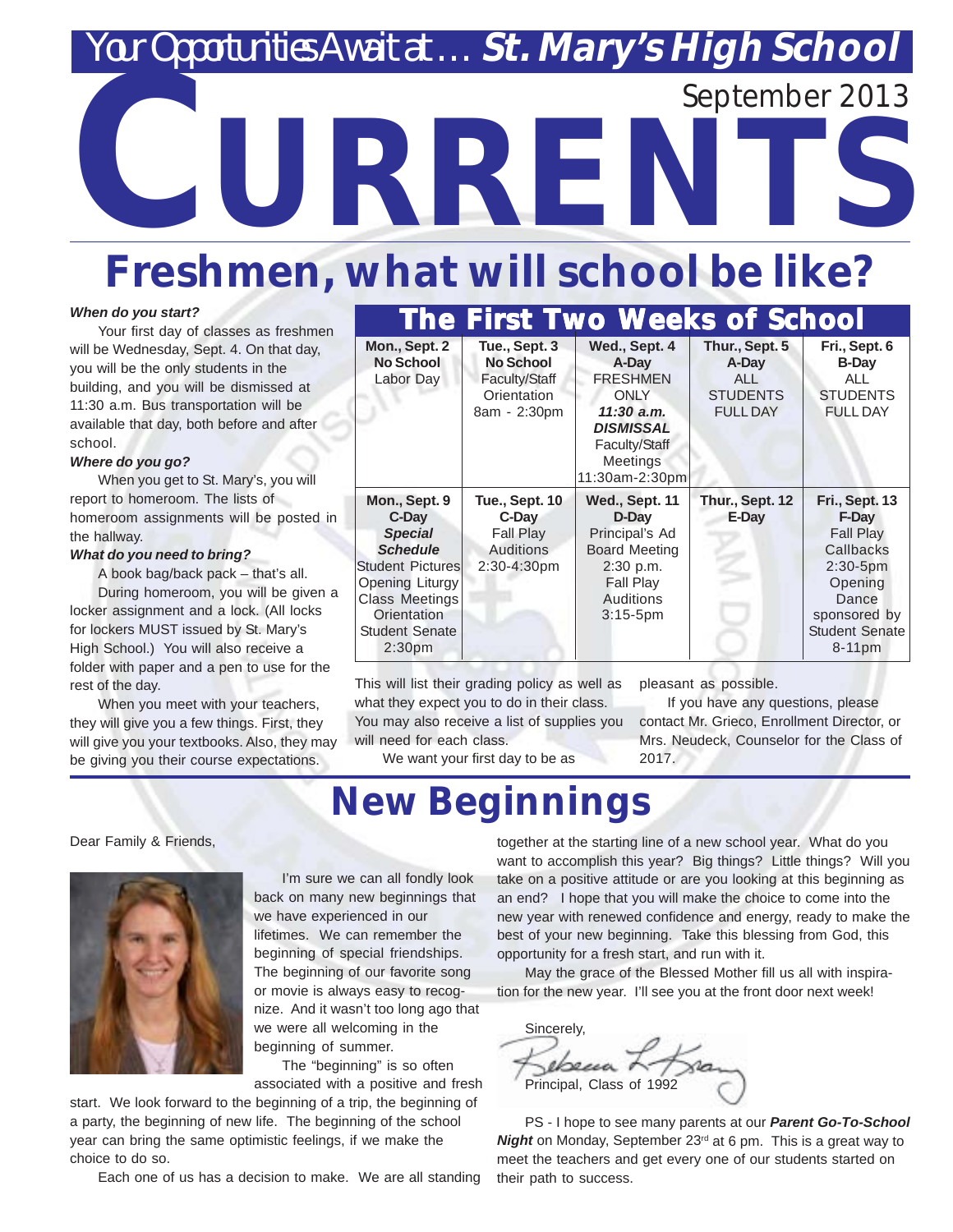### **SMHS Responsible Use Policy for Students**

St. Mary's High School (SMHS) uses technology as one way of enhancing the mission to teach the skills, knowledge, and behaviors students will need to succeed in the global community. These technologies may include, but are not limited to, school-provided equipment as well as personal devices (computers, tablets, cell phones, laptops, netbooks, e-readers, and more).

We recognize that there are many opportunities for students to use technology in a meaningful, safe, and responsible way. However, with these opportunities to use technology come responsibilities.

We want students to embrace the following principles so they may become responsible, digital citizens.

1) In accepting this agreement, students acknowledge the following rules and conditions:

> a) I will use technology in a meaningful, safe, and responsible way.

> b) I understand that I represent the school in all my online activities. I understand that what I do on social networking websites should not reflect

negatively on my fellow students, teachers, staff, or SMHS.

c) I will use technology resources productively and appropriately for school-related purposes. I will avoid using any technology resource in such a way that would disrupt the activities of other users.

d) I will use email and other means of communications (e.g. blogs, wikis, podcasting, chat, instant-messaging, discussion boards, virtual learning environments, etc.) responsibly.

e) I will not download programs/ applications without express permission from an SMHS faculty or staff member.

f) I understand that my school network and my school account are property of SMHS and anything that I do can be monitored.

g) I understand that SMHS technology is not to be physically mistreated in any way and I am responsible to pay for damages.

h) I understand that SMHS admin-

istrators will deem what conduct is inappropriate use if such conduct is not specified in this agreement.

2) I will use technology in accordance with the laws of the United States and the State of New York:

> a) Criminal acts – These include, but are not limited to, "hacking" or attempting to access computer systems without authorization, harassing email, cyberbullying, cyberstalking, child pornography, vandalism, and/or unauthorized tampering with computer systems.

> b) Libel laws - Publicly defaming people through the published material on the Internet, email, etc.

> c) Copyright violations - Copying, selling or distributing copyrighted material without the express written permission of the author or publisher (users should assume that all materials available on the Internet are protected by copyright); engaging in plagiarism (using other's words or ideas as your own).

#### **SMHS Responsible Use Policy Acknowledgement Form**

**I understand and will abide by the above Responsible Use Policy. Should I commit a violation, I understand that consequences of my actions could include suspension of computer privileges, disciplinary action, and/or referral to law enforcement.**

| Name of Student:      |  |
|-----------------------|--|
| Signature of Student: |  |
| Homeroom:             |  |

*If you have more than one student at St. Mary's, list the other students below. Have the student in the highest grade level turn this form in to their homeroom teacher.*

| Name of Student #2:      |  |
|--------------------------|--|
| Signature of Student #2: |  |
| Name of Student #3:      |  |
| Signature of Student #3: |  |

**As the parent or guardian of this student, I have read the Responsible Use Policy. I understand that technology is provided for educational purposes in keeping with the academic goals of SMHS, and that student use for any other purpose is inappropriate. I recognize it is impossible for SMHS to restrict access to all controversial materials, and I will not hold the school responsible for materials acquired on the school network. I understand that my student's technology activities at home should be supervised, as they can affect the academic environment at school. I hereby give permission for my child to use technology resources at SMHS.**

| Name of Parent/Guardian (please print) |
|----------------------------------------|
| Signature of Parent/Guardian:          |
| Date                                   |

*Students should return form to their homeroom teacher. Forms must be returned by Monday, Sept. 9. Students will not be allowed to use St. Mary's computers and student accounts will not be activated until this form has been returned.*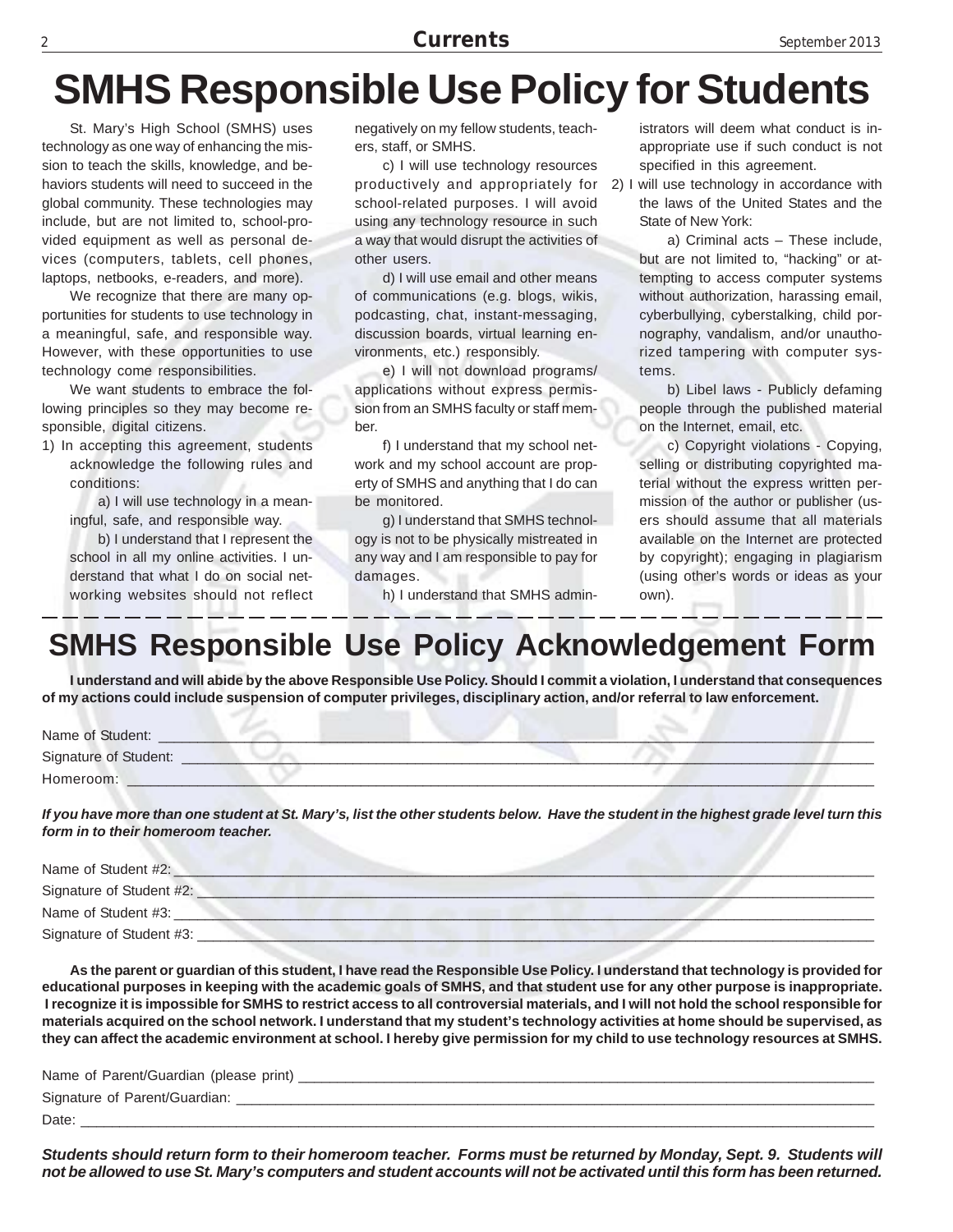#### **From the Health Office**

New students to SMHS are required to have a physical exam on file in the Health Office. This applies to all ninth grade and transfer students. Most students have had a sport physical, and this meets the requirement for the physical exam. If you have not turned in a physical form by October 1, your student will be assigned a physical with the school physician.

Anyone playing sports must have a current physical on file in the Health Office. If your student has not had a physical and is interested in playing a winter or spring sport, please contact the Health Office to schedule a physical.

Your student's health is important to their achievement in school. There are health screenings that the school nurse will begin this month in Phys. Ed. classes. These are the guidelines from New York State: Height and weight measurement are given annually to

each student. Freshmen will have scoliosis screening if this was not completed by their primary physician at the time of their physical exam. Students new to the Lancaster School District and 10<sup>th</sup> grade students receive vision and hearing screening. Please remind your student to wear contacts or have his/her glasses on a regular basis. This will give us the correct results in our testing, and save you unnecessary visits to your eye doctor. You will be notified in writing if your student has any difficulty with the screenings. If, at anytime during the school year, you feel that your student is having difficulty, please contact the school nurse, Mrs. Murphy, for screening, or if you have questions regarding height and weight.

If you have any questions, please call the school nurse, Mrs. Murphy, at 683-4824, ext.20.

#### **From the Enrollment Office** *Open House for Prospective Students 2013*

The annual Fall Open House will take place September 19 and 20. Mr. Steven Grieco, Enrollment Director, is looking for families willing to place an Open House sign on their front lawn for passing drivers to see. If you can help, please contact Mr. Grieco at 683-4824, ext. 37, or at sgrieco@smhlancers.org.

#### **Admission Exam Prep Classes** October 26, November 2 & 9 **Admission Exam** November 16 8:30 a.m. to 12 noon **Upcoming Enrollment Events** Please Spread the Word about



*for prospective students and their parents*

Thursday, September 19 — 5-8 p.m. Friday, September 20 — 5-8 p.m.

#### **Parents-Go-to-School Night is Sept. 23**

St. Mary's High School will hold its annual Parents-Go-to-School Night on Monday, Sept. 23, beginning at 6 p.m. This night is designed to allow parents the opportunity to meet with their students' teachers, to learn more about the classes, homework assignments, and grading policies.

In addition to meeting the teachers, parents will also hear from Mrs. Rebecca Kranz, principal, who will discuss the new Student Information System. Also, parents will hear from the Lancer Parent Partnership.

The evening will conclude with refreshments. Hope to see you on September 23!

### **Walk-a-Thon benefits future students**

St. Mary's High School will hold its annual Walk-a-Thon on Tuesday, Sept. 24. Proceeds from the Walk-a-Thon will be used to continue the Student Senate Scholarship that was created in 2006.



This Student Senate Scholarship will be awarded to an incoming freshman in the Class of 2018. The student will receive a yearly scholarship for the four years they attend St. Mary's.

In addition to the Student Senate Scholarship, money raised in the Walk-a-Thon will be used to benefit the St. Mary's classes and to help fund school activities.

In the August mailing was a letter from Mrs. Lynn Tytka, Student Senate moderator, about the Walk-a-Thon with a pledge sheet.

Pledges are due Tuesday, Sept. 17.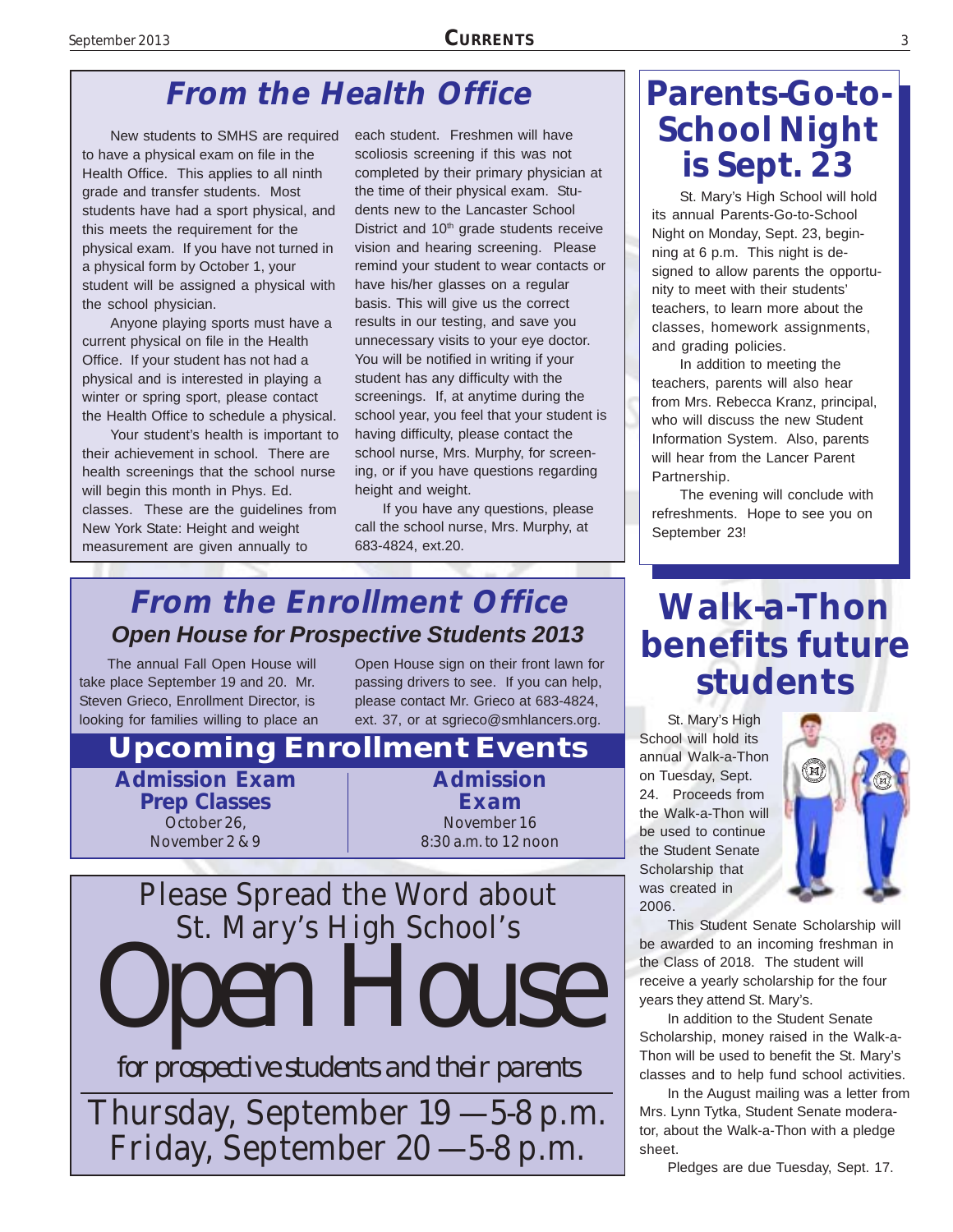### **Technology updates include 3D printer, improved wireless**

This has been a very exciting summer for the Technology Department. Here are some of the great improvements at SMHS:

- The wireless capacity has more than doubled and security has been strengthened.
- We added two more ceiling-mounted projectors – bringing our total to 22 classrooms.
- New computers and displays have been installed in room 223 (the larger computer lab).
- Various equipment has been updated so that network and

Internet access will be faster.

- Installed a SMART board in another classroom.
- Windows XP has been replaced by Windows 7 on all computers.
- A 3-D printer will be used to "print" digital objects created in the Advanced CAD class.

In the coming months, we will be testing Windows 8 and Office 2013 to make sure it will not cause any disruption to teaching or learning.

We hope you are as excited as we are, as we continue to improve technology at SMHS.

#### **Notification on asbestos, pesticide**

#### *Asbestos*

St. Mary's High School is in compliance with the U.S. Environmental Protection Agency's Asbestos regulations. The asbestos management report for St. Mary's is always on file in the school office. Parents are welcome to examine it at any time.

This notification is a requirement of the regulation and means that St. Mary's High School building meets all safety standards regarding asbestos.

#### *Pesticides*

Federal and New York State Education Law (Section 409-H) requires all public and nonpublic elementary and secondary schools to provide written notification to all persons in parental relation, faculty, and staff regarding the potential use of pesticides periodically throughout the school year.

St. Mary's High School is required to maintain a list of persons in parental relation, faculty, and staff who wish to receive 48-hour prior written notification of certain pesticide applications.

The following pesticide applications are not subject to prior notification requirements:

- a school remains unoccupied for a continuous 72-hours following an application;
- anti-microbial products;
- nonvolatile rodenticides in tamper resistant bait stations in areas inaccessible to children;
- nonvolatile insecticidal baits in tamper resistant bait stations in areas inaccessible to children;
- silica gel and other nonvolatile ready-touse pastes, foams, or gels in areas inaccessible to children;
- boric acid and disodium octaborate tetrahydrate;
- the application of EPA designated biopesticides;
- the application of EPA designated exempt materials under 40CFR152.25;
- the use of aerosol products with a directed spray in containers of 18 fluid ounces or less when used to protect individuals from an imminent threat from stinging and biting insects including venomous spiders, bees, wasps, and hornets.

In the event of an emergency application necessary to protect against an imminent threat to human health, a good faith effort will be made to supply written notification to those on the 48-hour prior notification list.

If you would like to receive 48-hour prior notification of pesticide applications that are scheduled to occur in your school, please e-mail Mr. Gerald Parker, Building & Grounds Supervisor, at gparker@ smhlancers.org.

#### **Welcome, new teachers!**

St. Mary's High School is pleased to announce the addition of the following people to the Lancer community:

- **Terri Bierasinski** French 1, 2, & 3
- **Laura James**  Ceramics, Advanced Ceramics, Drawing & Painting, 2D & 3D Studio in Art
- **Molly Kooshoian**  Spanish 1 & 2
- **Michael McGough**  Keyboard & Guitar, Vocal Ensemble
- **Maria Schaffstall** Geometry A & B, Algebra II B

Check out future issues of *Currents* for profiles of the new community members.

### **New student information system**

This coming school year will see major changes in how St. Mary's High School records and reports student information. After six years, the school is changing to a new, more modern student information system.

Highlights of the new system include:

- Teachers will be able to more easily update grades from any location that has an Internet connection.
- *Edline* will no longer be used. Grades will be viewed with a new system basically, parents and students will be viewing the grade books as grades are entered.
- Grades from any time during the school year will be available, not just the most recent quarter.
- The system should be faster and easier to use.

More information will be provided during Parent-Go-to-School Night on September 23 — including how students and parents will access the new system.

#### *Currents*

Published 12 times a year by St. Mary's High School 142 Laverack Ave., Lancaster, NY 14086 *(716) 683-4824 • www.smhlancers.org*

*Vol. 22, Issue 1*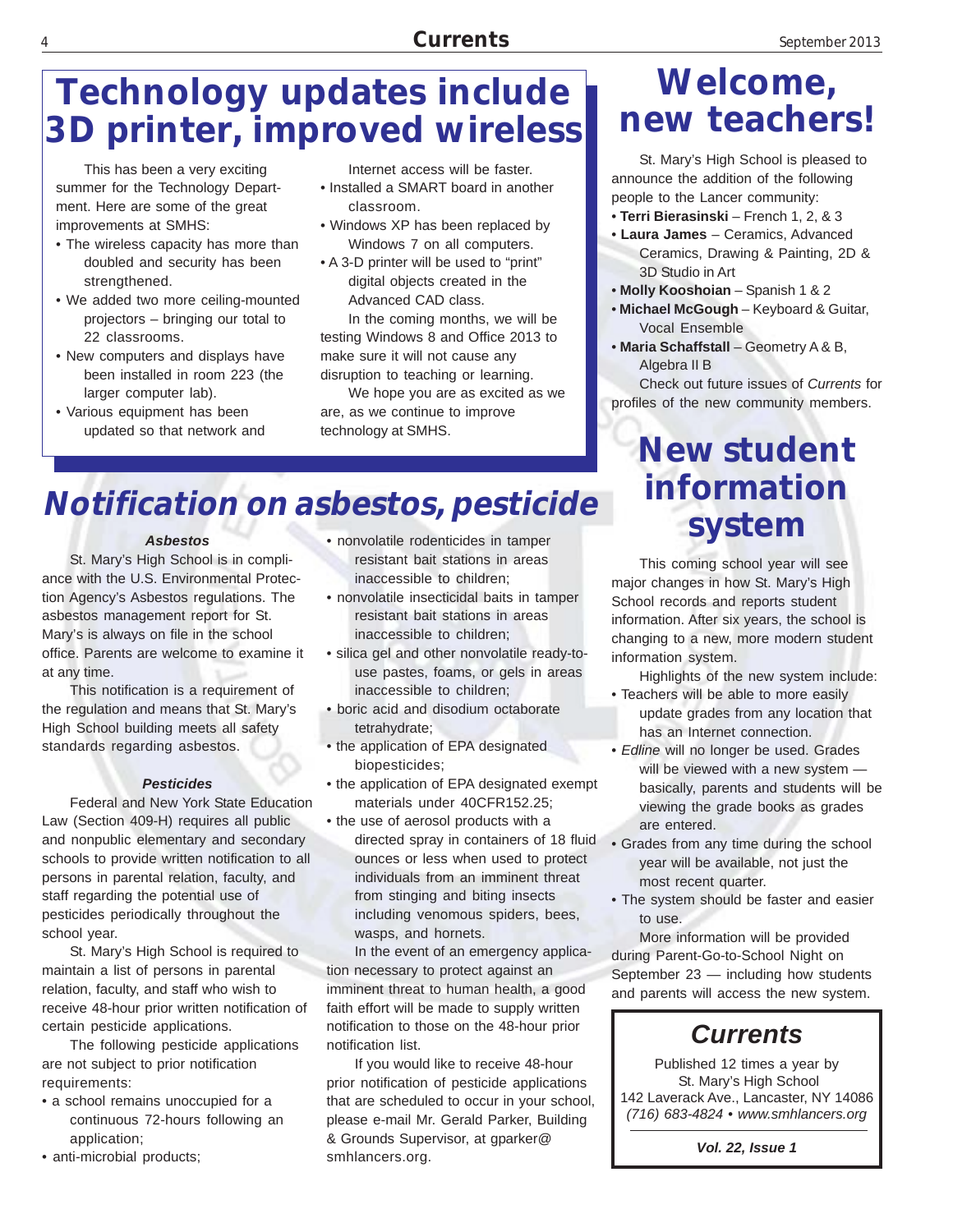## Lancer Parent Partnership



Whether you are a new family just joining the St, Mary's community or a veteran of many years, a great way to get involved is through The Lancer Parent Partnership. Formally known as the Parent Teacher Guild**,** *The Lancer Parent* **Partnership** has a new mission and focus on serving as a resource for parents of students of all grade levels, increasing communication between home and school, and as a liaison to the St. Mary's High School Administration and the Board of Trustees.

The group has an Executive Committee consisting of parents and members of the Administrative Team, and has a parent representative on the Board of Trustees.

The kickoff event for this year was the Freshmen Parent Mixer that was held concurrently with the Freshmen Student Mixer on August 9, 2013. Freshmen families got to know each other, played St. Mary's trivia for prizes, and enjoyed an ice cream social. A highlight of the evening was a presentation by a student panel made up of current St. Mary's students Victoria Kwitowski, Alex Szpila, Zach Szpila, and Helen Gibson. The parents asked some great questions and got an insider view of why St. Mary's is such a family!

The Lancer Parent Partnership also provides teacher and staff appreciation gifts at Christmas and a catered luncheon during Teacher Appreciation Week. Dinner and dessert will again be served to the teachers during distribution of 1<sup>st</sup> Quarter report cards in November.

The Library is open after school each weekday beginning at 3:30 p.m. for parents to use while waiting for their students participating in extracurricular activities. Books, magazines, and newspapers are available, and the password to access the school WiFi is posted for parent use with their laptops. Thanks to our partnership with the Administrative Team, this has become a great resource for parents.

The highlight of each year is the Spring Fashion Show in April. The date this year is April 3, 2014 at Salvatore's Italian Gardens, so please save the date! This is the only major fundraiser, and last year's show was again very successful, with 165 in attendance. Sixty students representing all class levels, faculty, and alumni participated as models in the show last year. Money raised at the fashion show enables the Lancer Parent Partnership to continue its commitment to fund the Senior Class scholarships that are presented at the end of the school year. In addition to the departmental scholarships that are traditionally sponsored by the Lancer Parent Partnership, two new scholarships were awarded in 2013 to students demonstrating strong leadership and extraordinary community service. This brings the total dollar amount awarded in 2013 to \$1,200.

Best of all, with the exception of the Spring Fashion Show, there are no costs associated with the events and no dues!

#### *Contacts for More Information?*

- Please check out our web page under the Parents tab on the school web site. You will find a listing of the Executive Committee members, our upcoming events, and a copy of the 2012-2013 Annual Report that was presented to the Board of Trustees.
- You can contact Sandy Gibson at ekgib15@msn.com for any questions that you may have as new or returning members of the St. Mary's family.
- Our first Executive Committee meeting will be **Wednesday, September 25 at 6:30 p.m. in the Library** at St. Mary's. Anyone can join the Executive Committee, or you can just participate in the events. The Fashion Show Committee will begin meeting in October. Stay tuned for more details in future issues of *Currents* and through SchoolReach.

### **Driver Ed classes begin September 12**

Did you know that St. Mary's High School has a Driver Education Program?

Working with Buffalo Driving School, St. Mary's offers Driver Education three times a year – fall, spring, and summer.

During the fall session, classes take place on Thursdays; in-car sessions are once a week. Completion of this course satisfies the 20-hour graduated licensing requirement.

This program is open to St. Mary's students as well as members of the community. The cost is \$450.

Classes begin September 12. The deadline to sign up for the fall session is September 5. To sign up, go to the St. Mary's website, www.smhlancers.org, click on Driver Ed at the top of the page.

### **Spirit jackets available**

With the August issue of *Currents*, was a letter and flyer about school jackets that are available for purchase.

This is not a mandatory purchase by any means, and there is no minimum number that needs to be ordered to obtain the prices offered. This is simply something we wanted to make available to interested families.

The jackets ordered will be navy in color, will have a color Lancer mascot embroidered and will have the school name embroidered in white.

Orders can be turned in to the Main Office (in an envelope) any time on or before September 27. As stated in the enclosed letter, all orders must be accompanied by a \$20 deposit.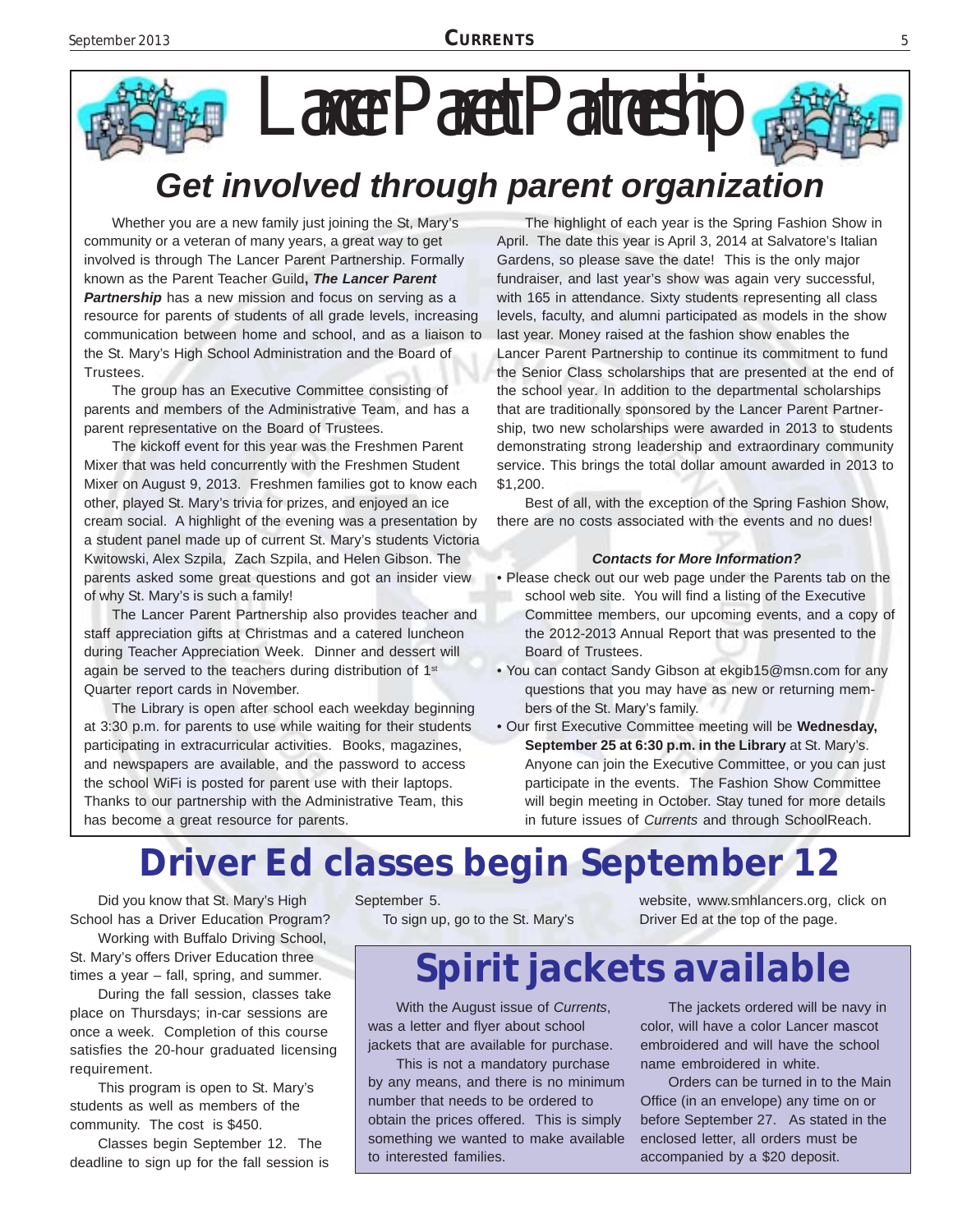### **You can help St. Mary's by ... shopping**

Helping to support St. Mary's High School can be as easy as going to your favorite store.

Many retailers offer programs in which schools receive a portion of the customers' purchases. All the buyer has to do is sign up with the program in which they designate St. Mary's High School as the recipient of the donation.

Below are several programs in which St. Mary's High School has participated for the past few years. As the school becomes aware of others, information will be printed in future issues of *Currents*:

> \* \* \* **Target RedCard Program**

**REDcard** 000

How it works:

- Apply and get approved for a REDcard®.
- Enroll in Take Charge of Education and designate St. Mary's High School.
- Start shopping with your REDcard®.
- Target will track purchases made by participating REDcard® holders, then send a no-strings-attached donation check directly to the school principal.
- Checks are distributed once a year. Parents can apply for the RedCard Program and track the school's progress at Target.com/tcoe.

\* \* \* **Tops in Education Program**



How it works:

- Register your TOPS BonusPlus<sup>SM</sup> or BonusCard®.
- Select St. Mary's High School from the list of schools that have registered.
- Purchase participating TOPS brand, Full Circle™ and TopCare® products with your TOPS BonusPlus<sup>SM</sup> or BonusCard® throughout the 2013- 2014 TOPS in Education program year.
- TOPS contributes a percentage of your total purchase to St. Mary's High School.
	- To sign up, go to www.topsmarkets.

com/education. *Please note: You must sign up for the Tops in Education Program every school year.* \* \* \*

**Office Depot 5% Back to Schools Program**

How it works: • Shop at **Office** Depot for all of your school



and office supplies

- Present your school's 5% Back To Schools ID number when you shop on-line, over the phone or at your neighborhood Office Depot store. The School ID for St. Mary's High School is 70073221
- Office Depot will offer your school credits equal to 5% of the qualifying purchases in the form of an Office Depot Merchandise Card that can be used towards FREE supplies!

For more information on the program, go to www.officedepot.com/specialLinks. do?file=promo/backtoschool/5percent.jsp

\* \* \*

#### **iGive.com**

How it works:

• Go to iGive.com to set up an account, designating iGive.com

St. Mary's High School as your cause. • After logging in, follow the link to your favorite vendor and do your on-line

shopping like you normally do. There are over 1,100 stores participating in the program

- iGive.com automatically computes the donation, based on a percentage of your purchase (percentage donations vary at each store; for example, 1.6% of your purchase at Kohl's will be donated to St. Mary's)
- Every month, iGive.com sends a check to St. Mary's with the total donation. For more information, go to

www.iGive.com.



How it works:

- Go to mycokerewards.com to create an account.
- After signing in, enter the code found on the bottle cap or packaging of your favorite Coke product. Points range from 3 points for a bottle cap to 25 points for a 12-pack.
- Donate your points to St. Mary's High School.

More information is available at mycokerewards.com.

### **Wanted: Office Assistants & Cafeteria Monitors**

St. Mary's High School is seeking parents who would be interested is assisting the school as an Office Assistant or a Cafeteria Monitor. These positions are designed for tuition assistance for families that have financial need. For that reason, parents must reapply each year.

As an Office Assistant, the individual would be expected to answer the phone, respond to visitors, help with school mailings, and assist in other ways. The Assistant must be available from 10 a.m. to 1 p.m. at least one day per week.

The Cafeteria Monitor will help supervise school lunches, clean tables, occasionally help with snacks or food serving, and other functions. Monitors' hours are from 10:45 a.m. to 1 p.m., though times vary occasionally due to special schedules.

Parents chosen for these positions will receive tuition credit based on hours worked.

For more information or to be considered, please contact the school at 683-4824.

Positions will be filled within the next two weeks.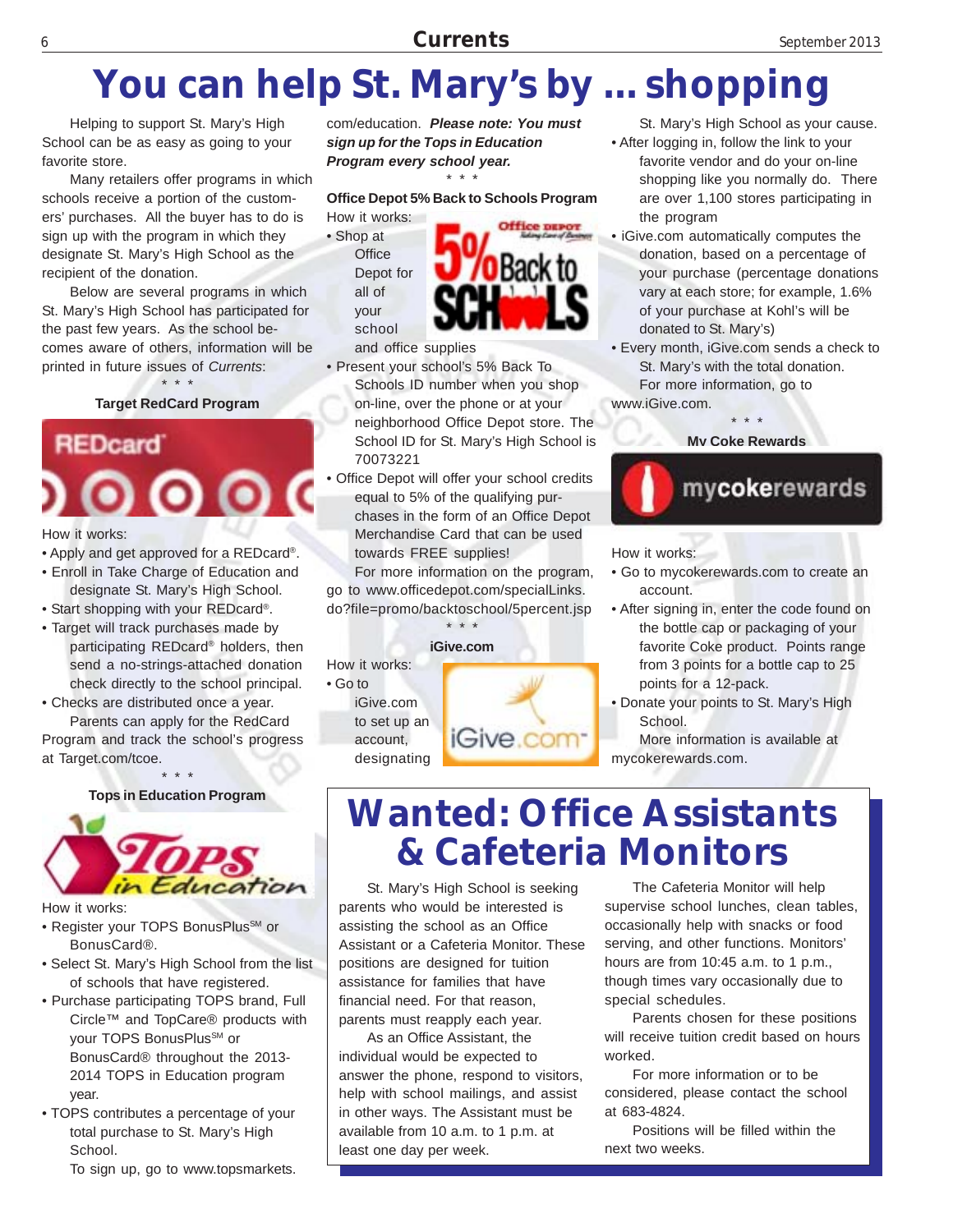### **Student absentee & attendance information**

Whenever it is necessary to be absent from school, a parent or guardian must call *683-4824, extension 27* no later than 8 a.m. to explain the reason for the absence. The phone call should include the student's name, which parent/ guardian is calling, and the reason for the student's absence.

If no call is received by 8 a.m., the Attendance Office will call the student's parents or guardians to obtain the reason for the absence.

A student will be excluded from participation in any extracurricular activity (sports, clubs, field trips, or any schoolrelated functions) on a day he/she is absent from school or not present by 10 a.m.

Truancy will result in detention or suspension.

Realizing that attendance in class is vital to the success a student can achieve in a course at St. Mary's, the following has been adopted as the school's Attendance Policy:

- A student who misses six (6) classes because of unexcused absences during any one quarter will automatically fail that course(s) for that particular quarter. This may affect the student's status regarding academic ineligibility.
- A student who has missed more than half of a class period will be deemed to be absent for the entire class.
- After four (4) classes have been missed, the teacher or attendance officer will notify the Discipline Office, who will then notify the parent of the situation. After the sixth absence for any one class(es) the parent will be notified of the quarter failure in writing from the Discipline Office.
- The attendance office subscribes to the New York State attendance policy.
- The only legal excuses for being absent: medical appointments, snow days from home school district, funerals.
- Medical excuses must be presented on the day the student returns to school. Medical excuses are doctor or dentist appointments, verified by written notes on medical stationery. Medical excuses for any one quarter must be turned in by the day the quarter closes.
- New York State does not recognize "Take

Your Daughter / Son to Work Day" as a legal reason for being absent from school. St. Mary's High School also does not recognize the day. If a student participates in the day, it will be considered an illegal absence with parent permission and charged as one of the five absences allowed per quarter.

• Students may not leave campus once they arrive on school property.

#### *Snow (Weather-Related) Closings*

If a school district is closed, students are legally absent. Even for weatherrelated district closings, parents are still required to call their students in absent to extension 27 by 8 a.m. However, if a student comes to school, it is our expectation that they will remain until the school is closed or the end of the school day. Students who are absent from school are not allowed to participate in any extracurricular activities on that day.

If a district closes during the day, students will be released only to district transportation or a designated parent or guardian. We will not release students to ride with other students or other parents, except for siblings.

If a parent or guardian decides it is necessary to pick a student up during the day, please call the school to let us know you are coming.

Families will be notified of school closings/delays through the SchoolReach system. In addition, information on school closing will be available on Channels 2, 4, or 7, WBEN-Radio 930, and on the St. Mary's website (www.smhlancers.org) and Facebook page.

#### *Vacation Policy*

Policy for student voluntary absences during school time:

Parents must make the request at least two weeks in advance to either the Principal or the Attendance Officer. Even if the individual teachers have been notified of a student's vacation, parents must still make the request to the Principal or the Attendance Officer.

Principal/Attendance Officer will inform parent that: The time requested cannot be granted and it must then become their decision. If parents then choose to do so, it is recorded on the student's permanent attendance record as an illegal absence with parental permission.

Students are responsible for all work missed during their time of absence. Parents must also inform the Counseling Center as to the length and date of absence.

Reminder: If a student misses six classes, he/she fails for that quarter as per school attendance policy.

#### **Student work when absent**

As we are all well aware, daily class attendance is directly related to a student's academic success. However, especially in cold and flu season, absenteeism from school may be unavoidable. Please be advised of the school policy regarding getting work while a student is absent:

• If a medical absence is long-term (a week or more), a parent should contact the Counseling Center regarding the student's situation. Teachers will be contacted to submit missing assignments, worksheets, etc. After the Counseling Center has received this work, arrangements need to be made to pick up these assignments as well as the needed textbooks, notebooks, etc.

- If the absence is short term (a few days), the student should contact a classmate in his/her classes. The "turn-around time" in getting work for absent students makes this the most effective and efficient way to get this information.
- Upon return to school, a student who has been absent needs to see each teacher individually to check about class work, notes, tests, quizzes, homework collected, and homework assigned during the absence. Teachers will give students who have been absent time to make up work. The student is responsible for doing so in a timely manner.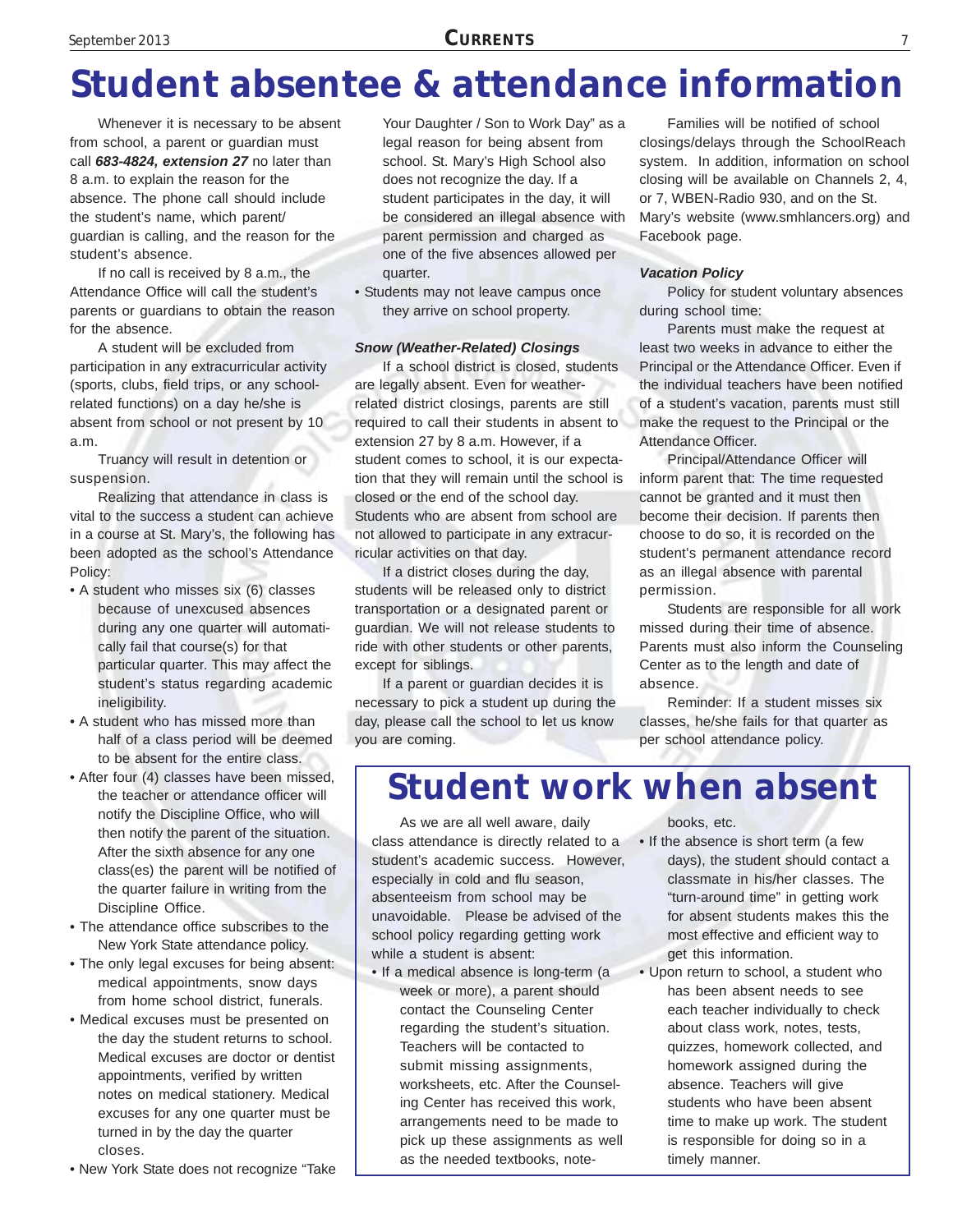*St. Mary's High School September 2013*

*Counseling Corner*

<sup>8</sup> **Currents** September 2013

**Sarah Neudeck** *(sneudeck@smhlancers.org) •* **684-2349 • Jamie Whitwood** *(jwhitwood@smhlancers.org) Counselor to Classes of 2015 & 2017 Counselor to Classes of 2014 & 2016*

### Simple ways to start the year off right

Whether it's your teen's first year in high school or his last, here are five simple things you can do now to help your teen have a successful school year:

- Write down the names and email addresses of your teen's teachers. Also write down contact information for the principal, the school attendance office and your teen's guidance counselor. Then put them in a place where you'll be able to find them later in the year.
- Meet with your teen's teachers. Do this at back-to-school night or schedule an appointment. Opening the lines of communication early will make it easier for you to work together if a problem arises.
- Plan to attend the school events that involve your teen. You'll have fun, you'll show that you care about your teen and his school, and you'll get to meet other parents. These contacts will be useful when your teen tells you he's the only student who has a curfew.
- work time at your house every day. Homework is essential in high school. Your teen can make decisions about when to do homework, but not whether to do it.
- Check with the guidance counselor to make sure your teen will be on

track to attend college. Even if he isn't sure he wants to go to college, make sure the courses he takes leave that option open.

*Reprinted with permission from the September 2013 issue of Parents Still make the difference!® (High School Edition) newsletter. Copyright © 2013 The Parent Institute®, a division of NIS, Inc.*

### Effective note-taking strategies

Why do some teens do better in school than others? One reason may be because they take notes. When teens take notes, they're also paying closer attention to what they hear. That makes it easier for them to learn the material and remember it at test time.

Here are some tips to help your teen become a better note taker:

- Listen for the main ideas. Anything the teacher repeats more than once or writes on the blackboard should go in your teen's notes. She should also write down any words that the teacher defines.
- Keep it brief. Your teen should use a system of abbreviations and symbols. However, she needs to

make sure she remembers what they mean. If she is skilled at texting, like most teens, she may want to use those abbreviations when taking notes in class.

- Review notes right after class, if possible. Your teen will be better able to fill in something she missed and more likely to remember the information come test time.
- Use colors and shapes. Your teen can draw a circle or box around the most important idea. She can also use colored markers to show how ideas relate.

*Reprinted with permission from the September 2013 issue of Parents Still make the difference!® (High School Edition) newsletter. Copyright © 2013 The Parent Institute®, a division of NIS, Inc.*

#### • Make it clear that there will be home-

#### **Support schools through Catholic Action Network**

To help keep Catholic schools viable and tuition affordable, we need supporters to contact their legislators. To help with this task of enabling our legislative agenda to be heard, the New York State Catholic Conference of Bishops has devised a method of advocacy known as the Catholic Action Network (CAN). To join this network you only need to have access to the internet and about three minutes of time that you can devote to filling out the registration form online.

What does this free membership allow you to do? The website will send you occasional "action alerts" that ask you

to contact your legislators about important legislative issues. You are provided with relevant letters that will be signed with your name; when you click on "submit" these letters will be sent automatically to your elected officials.

It is very easy to join. You first go to the web page of the New York State Catholic Conference: www.nyscatholic. org. Then hover over "Take Action!" and then click "Join the Catholic Action Network". You will be prompted to enter your name, address etc. and the issues you are concerned with - for school issues choose "Education". After you click on

"submit" you are set to access an easy way to notify your elected officials about your concerns.

Building on the support demonstrated at our April 10<sup>th</sup> "Invest in Education" rally, we are also asking for you to support the NYS Education Investment Tax Credit bill. This bill will have a profound effect on Catholic education in NYS when it is passed. Please go to www.InvestInEd.org and sign the petition in support of this legislation.

Thank you for taking the time to join the Catholic Action Network and support the Education Investment Tax Credit bill.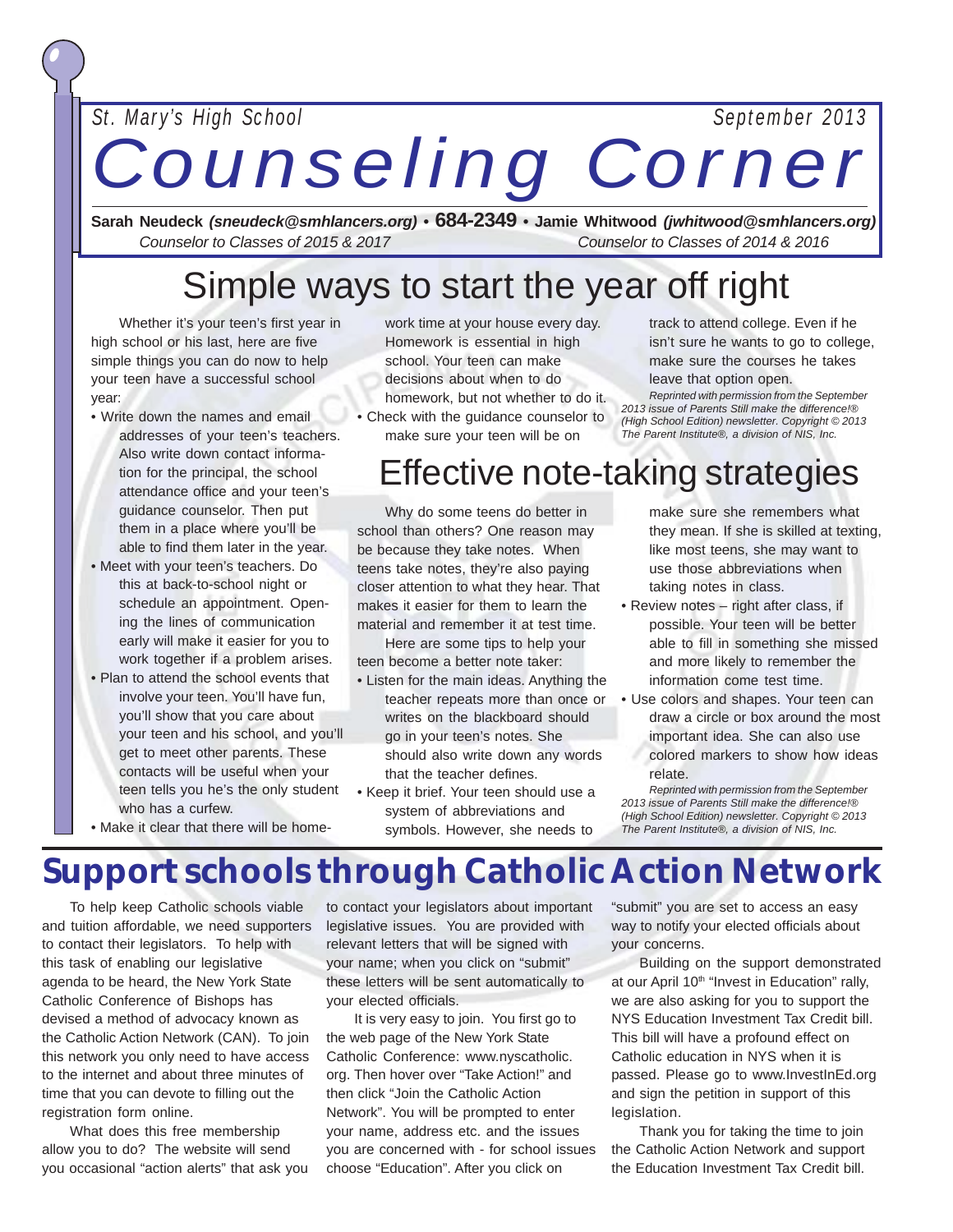

Welcome! Bienvenida! Bienvenu! Greetings to the St. Mary's Community. To the newest members, each month the office of Campus Ministry reflects on the Gospel readings for that month to offer the opportunity to ponder and prepare for the Liturgy. Please be encouraged to read the Gospel before attending Mass.

During September, Luke cites examples of virtue over vice. He urges us to learn, develop, and practice the personnal qualities that enpower us to be good Christians. It's not a call to perfection, it's a call to progression. On

### Campus Ministry *Vice or virtue?*

September 1, Lk 14:1,7-14, the words of Jesus reflect a spirit of humility versus pride. The September 8 readings, Lk 14:25-33, challenge us to be charitable and not greedy.

The Gospel reading on September 15, Lk 15:1-32, warns us of an attitude of condemnation as opposed to forgiveness. We are taught on September 22, Lk 16:1- 13 to be trustworthy and not dishonest. The last Sunday of September, the 29th, Luke recounts the story of Lazarus, Lk 16: 19 -31. It's a comparision of Lazarus, the poor, and one who is rich, a parable of those who have and those who have not.

### **Theater Department announces Fall Play**

by Hazel Peavey

The St. Mary's High School Theater Department recently announced that the

Fall Play will be *Teen Antics, A Delightful Comedy in Three Acts*, by Hazel Peavey. When Helen Stetson, a widow, is

called away from her home to rush to the bedside of her ailing mother, she leaves her two daughters alone in their house. But not for long...Helen's two sisters-inlaw, Veronica and Stella Stetson, arrive at Helen's home calmly to announce that they intend to spend the entire summer there.

Veronica Stetson is a belligerent spinster who intends to rule the roost! She arouses the ire of the teen-aged Patsy Stetson, and when Patsy finds out that Aunt Veronica has set her cap for handsome Dr. James Wyndham, a bachelor

who is a close friend of Helen's family, Miss Patsy determines to make things so

Teen Antics unpleasant for her Aunt Veronica that she will be glad to take her sister home with her. With the aid of her teen-aged

> playmate, Woody Dodge, Patsy goes to work on Dr. Jim.

The scene where the two youngsters convince Dr. Jim that Aunt Veronica's teeth are false and that her hair is a wig, is a whole show in itself!

The play will be performed November 1 and 2.

Auditions will be taking place on Tuesday, Sept. 10, and Wednesday, Sept.

11, with callbacks on Friday, Sept. 13.

More information is available by contacting lray director Ms. Heather Ruhland.

#### **Announcements by phone**

Did you miss today's announcements? Did you want to know what groups are meeting today?

St. Mary's High School is pleased to announce that morning announcements are available by phone.

Every morning, Mr. Kidder will be recording the announcements so that any interested person may hear them. These

announcements are available by calling the school at 683-4824 and asking the secretary for the announcement extension or by calling Extension 12 directly.

Please note that no messages should be left at this extension, because no one checks these messages.



Benedicat vos omnipotens Deus. twf+

### **Bash for Cash is coming November 8**



Bash for Cash (formerly Galaxy of Prizes) will be taking place at St. Mary's High School on Friday, Nov. 8. For those new to the event, Bash

for Cash combines a cash give-away with an evening of fun and food.

The grand prize is \$10,000, while there are also 61 other prizes ranging from \$50 to \$1,000. And every entry has a chance for every prize.

On the day of the event, every ticket purchased allows two adults to attend the festivities which include pizza, beverages, raffles, split clubs, and games.

Each St. Mary's family has already received tickets to be sold to families and friends. More tickets are available by contacting Mrs. Pam Aquino, Special Events Coordinator, at 683-4824, ext. 23.

Also, indviduals interested in volunteering at the Bash for Class should contact Mrs. Aquino.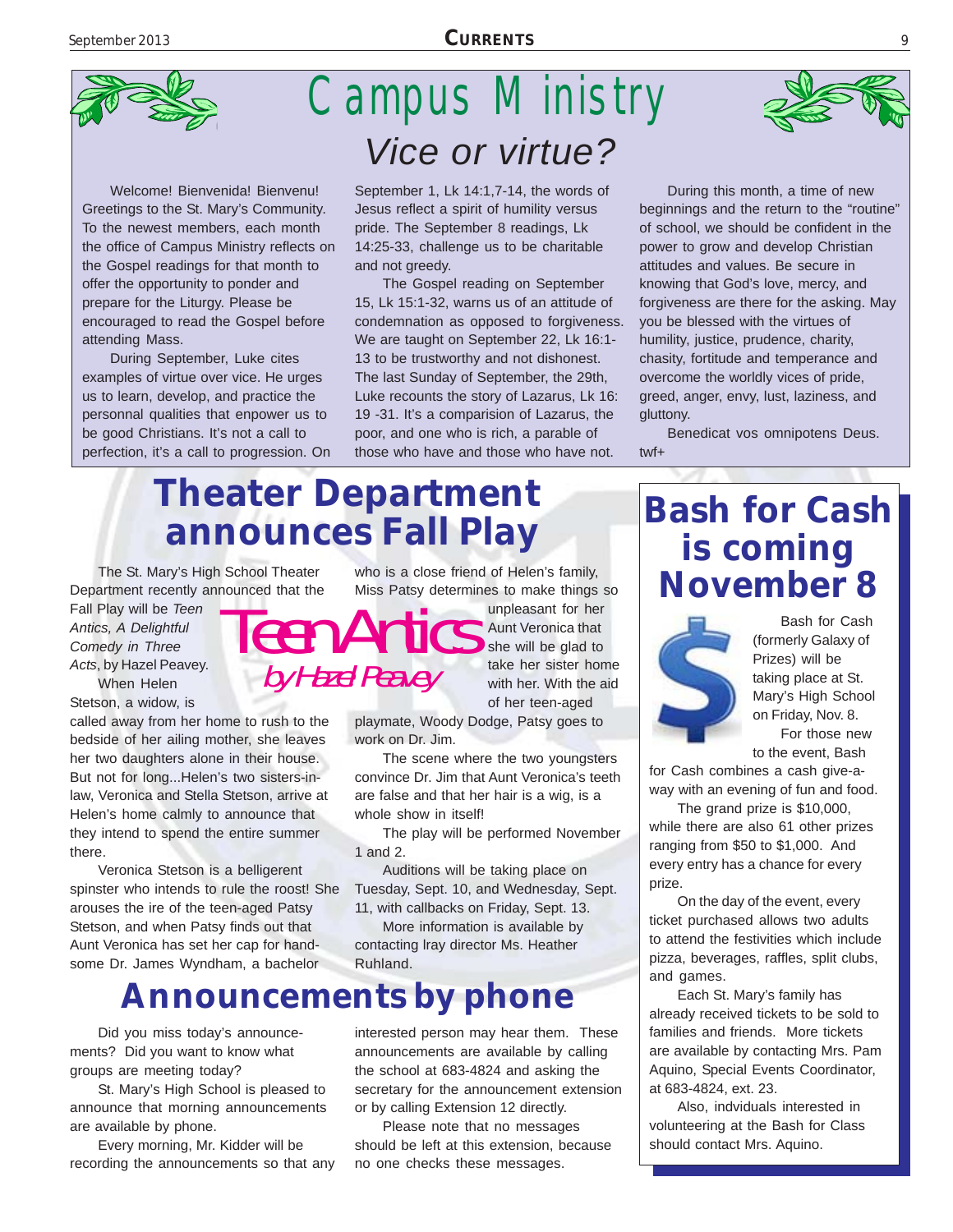### **2013 Fall Sports Schedules**

**Varsity Football**

- *All games start at 1 pm unless noted.*
- Fri. Sept. 6, 7pm @ Smethport (Penn.)
- Sat. Sept. 14, vs. East High School
- Sat. Sept. 21, vs. Timon
- Sat. Sept. 28 Bye
- Sat. Oct. 5, 2pm @ Canisius Fri. Oct. 11, 7pm @ Hutch Tech
- (All High Stadium)
- Sat. Oct. 19, vs. St. Joe's
- Fri. Oct. 25, 7pm @ St. Francis
- Sat. Nov. 2, 2pm @ O'Hara
- Sat. Nov. 9, time TBA Quarter Finals
- Sat. Nov. 16, time TBA Semi-Finals (Ralph Wilson Stadium)
- Sat. Nov. 23, time TBA Finals (Ralph Wilson Stadium)

#### **JV Football**

- *All games start at 10 am unless noted.*
- Fri Sept. 6, 7pm@ West Seneca East
- Sat Sept. 14, 4pm @ East High **School**
- Sat Sept. 21 @ Timon (Tifft Farms) Fri Sept. 27, 4pm vs. O'Hara
- Sat Oct. 5 vs. Canisius
- Sat Oct. 12 vs. Hutch Tech
- Sat Oct. 19 @ St. Joe's
- Sat Oct. 26 vs. St. Francis

*All JV matches start at 4:30 pm, Varsity matches start at 6 pm unless noted* Sat. Sept. 7 – SMHS Tournament – Varsity Only Tues Sept. 10, @ Nichols Thurs Sept. 12, 4:45 & 6:15pm @ Pitt Sutherland Mon Sept. 16, vs. Mt. St. Mary's Tues Sept. 17, vs. Niagara Catholic Wed Sept. 18, @ Mt. Mercy Sat Sept. 21 – Eden Tournament – Varsity Only Wed Sept. 25, vs. Sacred Heart Thurs Sept. 26, @ O'Hara Friday Sept. 27, @ Nardin Sat Sept. 28 – W.S. Tourney (B.N.C.C.) – JV Only Mon Sept. 30, vs. Immaculata Wed Oct. 2, 5 & 6:30pm, vs. Orchard Park Sat Oct. 5 & Sun Oct. 6 – New Jersey Tournament – Varsity Only Mon Oct. 7, vs. Nichols Wed Oct. 9 @ Mt. St. Mary's Fri Oct. 11, vs. Mt. Mercy Sat Oct. 12 – Lancaster Tournament – JV Only Tues Oct. 15 @ Niagara Catholic Wed Oct. 16 vs. Eden Thurs Oct. 17 vs. O'Hara Mon Oct. 21 @ Sacred Heart Wed Oct. 23 vs. Nardin

**Women's Volleyball**

**Men's Soccer** *All games start at 4 pm unless noted. Home games played at Fireman's Park.* Wed. Sept. 4 @ Alden Sat. Sept. 7, 10:30am @ West Seneca East Thurs. Sept. 12 vs. Timon St. Jude Sat. Sept. 14, 1pm, vs. St. Francis Tues. Sept. 17 @ Gow Thurs. Sept. 26, 4:30pm vs. Walsh Sat. Sept. 28, 1pm @ Christian Central Mon. Sept. 30, time TBA @ Depew Tues. Oct. 1, 4:30pm @ Niagara Catholic Thurs. Oct. 3, vs. Gow Fri. Oct. 4, 4:30pm, vs. Wilson Tues. Oct. 8. @ Timon St. Jude (Tifft Farm) Thurs. Oct. 10 vs. Christian **Central** Tues. Oct. 15 vs. Park Thurs. Oct. 17 @ O'Hara Tues. Oct. 22, 4:30pm @ Walsh Thurs. Oct. 24 vs. Niagara **Catholic** 

#### **Calendar supports SMHS athletics**

Thurs Oct. 24 @ Eden Fri Oct. 25 @ Immaculata

The Athletic Department of St. Mary's has continuously grown over the years, and our athletes have continued to put St. Mary's on the map.

We are asking that each family support the athletic program by selling five 6-month lottery calendars to help offset costs.

You can pick up your calendars on Monday,

Sept. 23, at the Sports Booster table during the "Parents Go to School Night". Please have your completed calendar stubs returned to the school no later than Thursday, October 31st.

Should you have any questions, please feel free to contact Marion Sobczynski at 445- 6490.



#### **Men's Volleyball**

*All matches (except tournaments) start at 5 pm.* Sat. Sept. 7 – North Tonawanda

Tournament Mon Sept. 16@ St. Joes Tues Sept. 24 vs. St. Francis Thurs Sept. 26 vs. Canisius Sat Sept. 28 – Will South Tournament Thurs. Oct. 3@ O'Hara Thurs Oct. 10 @ St. Francis Tues Oct. 11 vs. St. Joes Tues Oct. 15 @ Canisius Sat. Oct. 19 – Grand Island Tournament Mon Oct. 21 @ Timon TBA vs. Maryvale TBA vs. Timon TBA vs. O'Hara

#### **Women's Soccer**

*All games start at 4:30 pm unless noted. Home games played at Westwood Park.* Tues. Sept. 3, 6:30pm @ Depew Wed. Sept. 11 @ Buffalo Seminary (Larkin House) Tues. Sept. 17 vs. O'Hara Wed. Sept. 18 @ Immaculata Sat Sept. 21, 10am @ Maryvale Mon. Sept. 23, 4pm, vs. Park Wed. Sept. 25 vs. Pembroke Thurs. Sept. 26 @ Niagara Catholic Sat. Sept. 28, 11am @ Christian **Central** Wed. Oct. 2 @ Park Sat. Oct. 5, 12 noon, vs. Buffalo Seminary Mon. Oct. 7, 5pm vs. Maryvale Wed. Oct. 9 @ O'Hara Fri. Oct. 11 vs. Immaculata

Tues. Oct. 15 vs. Niagara Catholic

#### **Golf**

*All matches begin at 4pm. Home matches are played at Buffalo Tournament Club.* Tues. Sept. 3 @ St. Francis (Harvest Hill) Wed. Sept. 4 @ Nichols (CC Buffalo) Thurs. Sept. 5 @ Park (Diamond Hawk) Tues. Sept. 10 @ Canisius (Sheridan Park) Wed. Sept. 11 @ Timon (Cazenovia Park) Fri. Sept. 13 vs. St. Francis Mon. Sept. 16 vs. Park Tues. Sept. 17 vs. O'Hara (Lancaster C.C.) Fri. Sept. 20 @ St. Joe's (Sheridan Park) Wed. Sept. 25 @ Gow (Elma Meadows) Thurs. Sept. 26 vs. Gow Tues. Oct. 1 @ O'Hara (Brighton)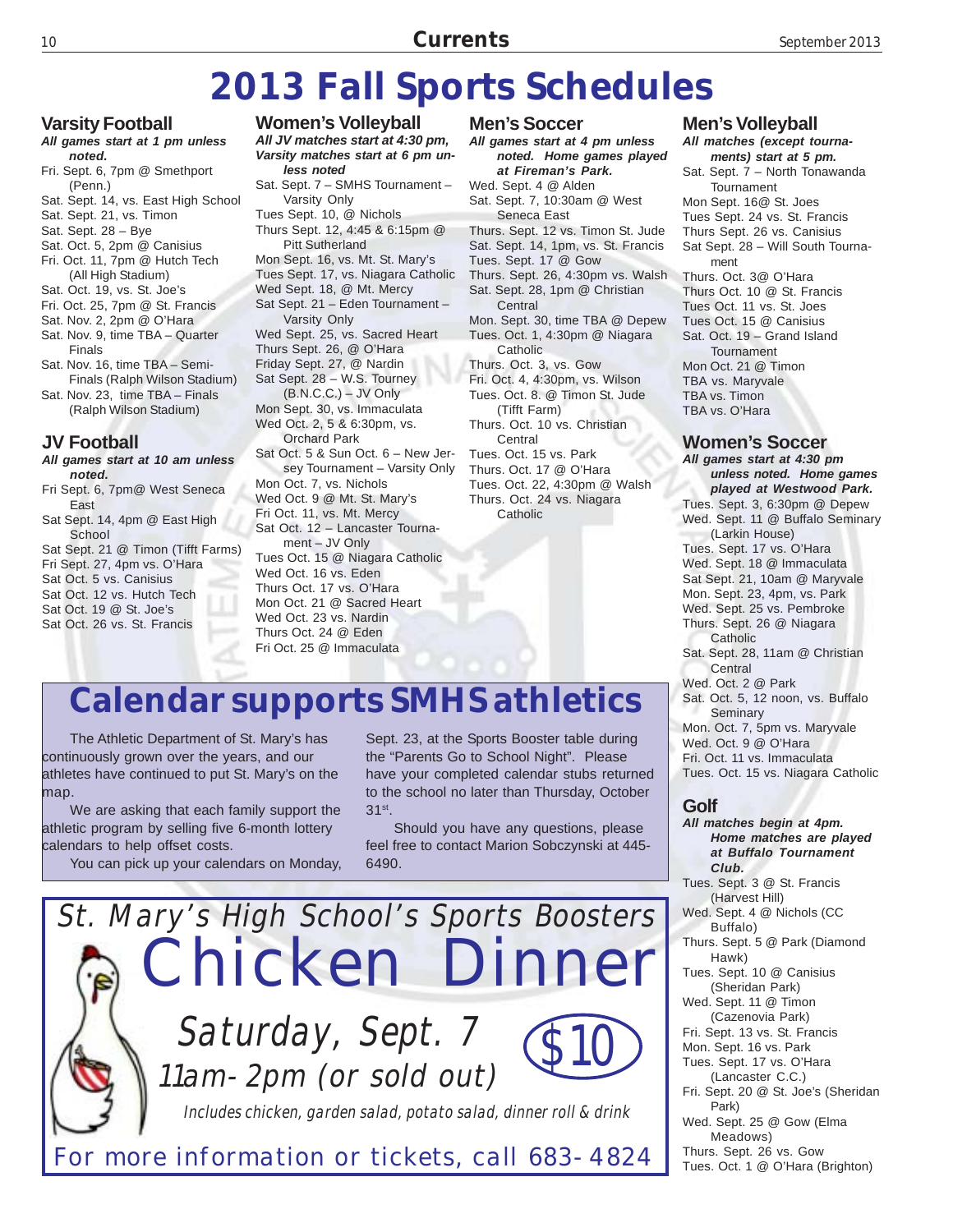### **Parent / Coach / Athlete Communications Guide**

The goal of the Athletics Department at St. Mary's is to create a positive environment for our students and your children, where academic and athletic excellence will become expected and will be achieved.

#### *Athletic Department Philosophy*

- Athletic and academic achievement requires a sincere commitment from all athletes, parents, coaches and administrators. For all of us to be successful, effective communication must occur.
- The St. Mary's Athletic Department and administration believes strongly in being accessible to parents and supportive of the coaching staff.
- We will continually attempt to improve communication with the students and parents. For our programs to be truly successful, it is necessary that everyone understand the focus and direction of the St. Mary's athletic program.

#### *Parent Expectations*

- A. It is reasonable to expect your child's coach to inform you:
	- 1. When and where practices and games are held.
	- 2. About his/her coaching philosophy.
	- 3. About the expectations he/she has for all athletes on the squad as well as your individual child.
	- 4. What is required to be part of the

team, i.e., special equipment, off season conditioning, etc.

- 5. If your child is injured during participation in a practice or contest.
- 6. Whenever any disciplinary action results in your child being denied participation in a practice or contest.
- B. Typical concerns of parents that are **appropriate** to discuss with a coach are:
	- 1. Any noticeable downward trends in your child's academic performance.
	- 2. How you can contribute to your child's skill improvement and development.

#### *Athletic Department Expectations*

- A. Coaches need parents to tell them:
	- 1. Any specific health concerns about your child; this should be expressed directly to the head coach at a mutually convenient time.
	- 2. Notification of any schedule conflicts well in advance.
- B. If you have a concern to discuss with a coach, what procedure should you follow?
	- 1. Make an appointment with the coach. **Never** approach a coach before or after a game unless the coach requests this.
	- 2. If the coach cannot be reached,

### **Varsity VB team welcomes new assistant**

St. Mary's High School welcomes the 2013 girls' varsity volleyball squad, looking to repeat as the New York State Catholic Schools Champions, hoping for their 14th Title.

The team is also happy to welcome the newest member to their coaching staff – Rocco Lucci Jr.

Rocco is currently the



*Rocco Lucci Jr.* Jeary.

director of the Niagara Frontier Volleyball Club and formerly the head coach at Niagara University. He brings a wealth of playing and coaching experience to the program. He joins long-time friend and head coach Don Pieczynski along with assistant coaches Traci (Pieczynski) Vinz and Amy

then call the Athletic Director to set up a meeting.

- 3. Please do not attempt to confront a coach before, during, or following a contest or practice. These can be busy and emotional times for both the parent and the coach and this period does not promote objective analysis of the situation.
- C. What should you do if the meeting with the coach does not result in a resolution to the problem?
	- 1. Call and set up an appointment with the Athletic Director to discuss the situation.
	- 2. At this meeting the appropriate next step can be determined.

### **Calling all Parents – Be a Booster!**

With budget constraints and rising costs on everything from busing to field maintenance to officials' fees, it is increasingly important to have a strong and viable Sports Boosters program.

For those of you who are unaware, Sports Boosters is made up of parent volunteers that help run fundraising activities for individual sports and sporting events.

Sports Booster parents help by doing jobs that are essential to each sport. Jobs that we are in desperate need of filling include…

> *Football: JV & Varsity* Chain Gang Admissions/Concessions Scoreboard Operator

*Volleyball: Boys & Girls* Admissions/Concessions Scoreboard Operator

These jobs are essential to the sport and if we can't fill them with volunteers we are forced to pay someone to come in and do them.

If you are interested or have any other questions or concerns, please feel free to contact Joe Rera, the Athletic Director, by email at jrera@ smhlancers. org or by phone 683-4824 ext. 35.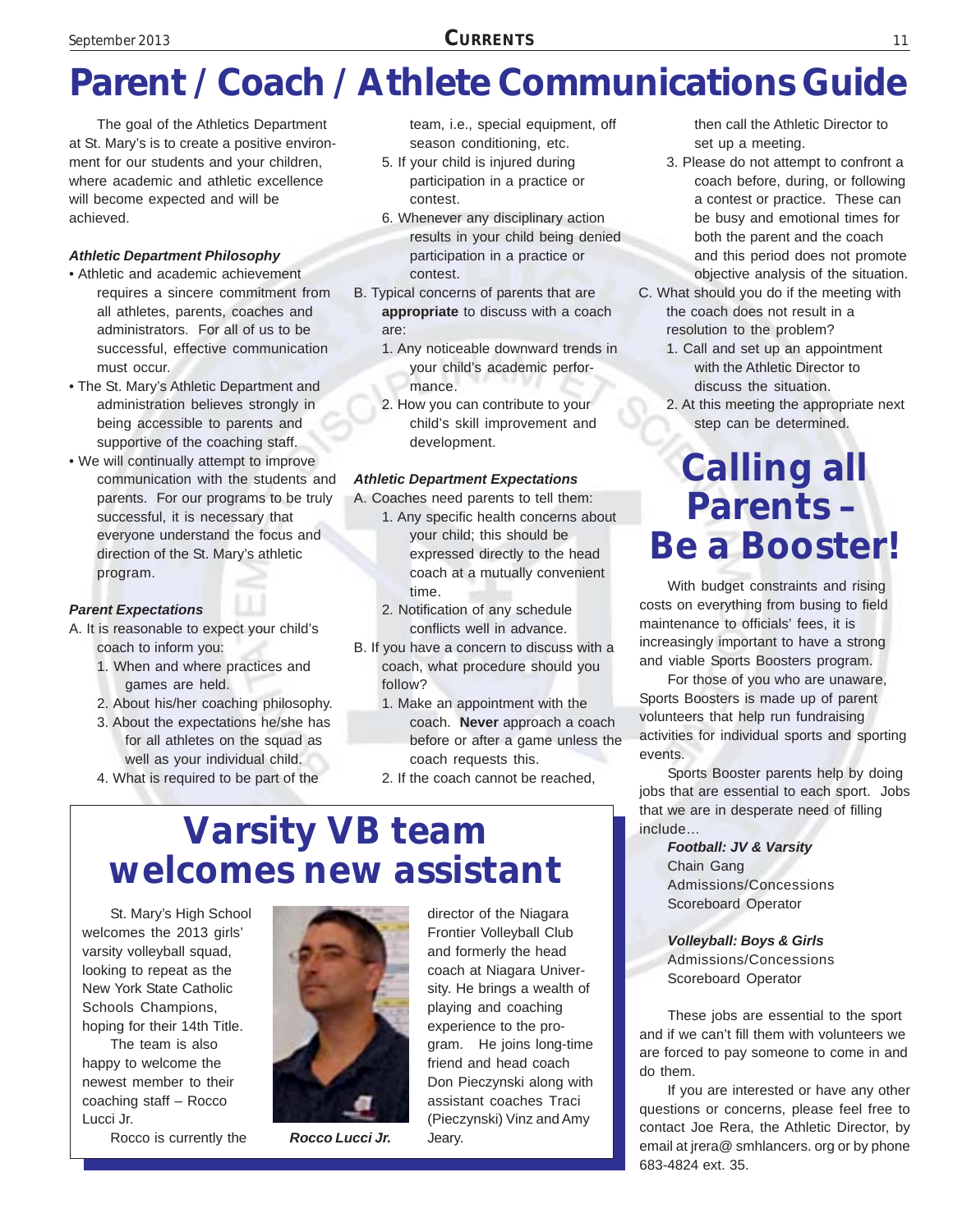#### 12 **Currents** September 2013



#### **Applications still accepted for free/reduced lunches**

Free and reduced meals, lunches, and breakfasts are available for all families who apply and who are within the income eligibility guidelines.

The Guidelines as well as the free &

reduced meals application were included in the August issue of *Currents*.

Those who need another application should notify the school's Main Office. Please fill out the application and

return it as soon as possible to Mrs. Evelyn Skalski, cafeteria manager.

Remember, all information provided on the applications will be kept in the strictest confidence.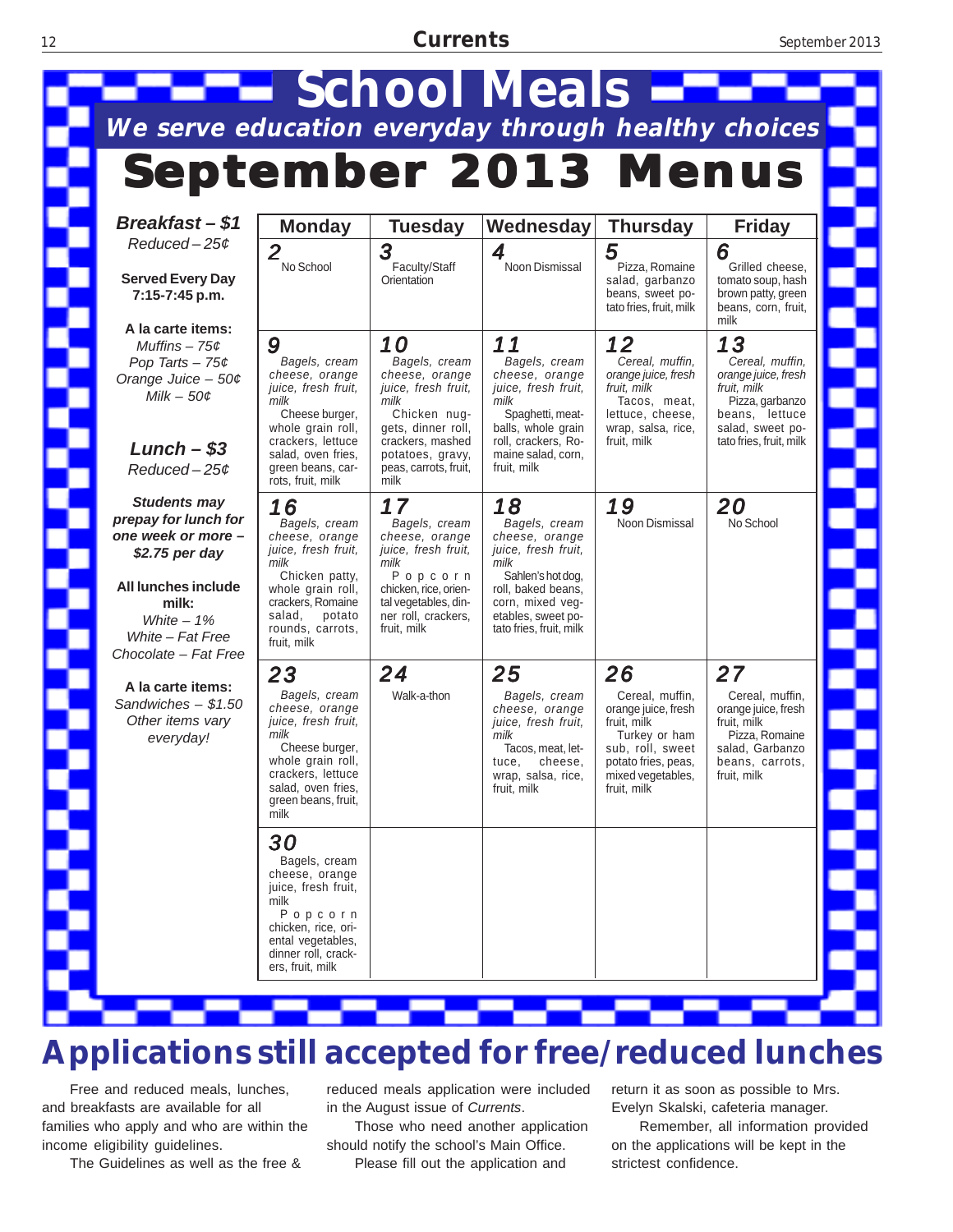### **September 2013 Calendar**

| <b>Sunday</b>                       | <b>Monday</b>                                                                                                                                                                    | <b>Tuesday</b>                                                                                                                                                                    | Wednesday                                                                                                                                                                                   | <b>Thursday</b>                                                                                                                                       | <b>Friday</b>                                                                                                                                                                                | <b>Saturday</b>                                                                                                                                                                                 |
|-------------------------------------|----------------------------------------------------------------------------------------------------------------------------------------------------------------------------------|-----------------------------------------------------------------------------------------------------------------------------------------------------------------------------------|---------------------------------------------------------------------------------------------------------------------------------------------------------------------------------------------|-------------------------------------------------------------------------------------------------------------------------------------------------------|----------------------------------------------------------------------------------------------------------------------------------------------------------------------------------------------|-------------------------------------------------------------------------------------------------------------------------------------------------------------------------------------------------|
| 1                                   | $\overline{2}$<br><b>Labor Day</b>                                                                                                                                               | $\overline{\mathbf{3}}$<br><b>Faculty/Staff</b><br>Orientation 8am-<br>2:30 <sub>pm</sub><br>Golf @ St. Francis<br>4pm<br>WSoc @ Depew                                            | 4-A Day<br>First Day for<br>Freshmen<br>11:30 am Dismissal<br><b>Faculty/Staff Meeting</b><br>11:30am-2:30pm<br>Golf @ Nichols 4pm                                                          | 5-A Day<br>First Day for All<br><b>Students</b><br>Golf @ Park 4pm                                                                                    | 6-B Day<br><b>VFB @ Smethport</b><br>7pm<br>JVFB @ West<br>Seneca East 7pm                                                                                                                   | $\overline{7}$<br><b>Chicken BBQ</b><br>11am-2pm<br>$MVB - North$<br>Tonawanda<br>Tournament 8am<br>WVB (Var) - SMHS                                                                            |
| 8                                   |                                                                                                                                                                                  | 6:30pm                                                                                                                                                                            | MSoc @ Alden 4pm<br>11:30am<br><b>Dismissal</b>                                                                                                                                             |                                                                                                                                                       |                                                                                                                                                                                              | Tournament 8am<br>MSoc @ West<br>Seneca East<br>10:30am<br>14                                                                                                                                   |
|                                     | 9-C Day<br><b>Special Schedule</b><br>(Liturgy/<br>Orientation/Class<br>Meetings/<br><b>ID Photos)</b><br><b>Student Senate</b><br>2:30 <sub>pm</sub><br>Liturgy<br>Dress Code   | 10-C Day<br><b>Auditions for Fall</b><br>Play 2:30pm<br>Golf @ Canisius 4pm<br><b>WVB</b> @ Nichols<br>4:30/6pm                                                                   | 11-D Day<br>Principal's Ad Board<br>2:30 <sub>pm</sub><br>Auditions for Fall<br>Play 2:30pm<br>Golf @ Timon 4pm<br><b>WSoc</b> @ Buffalo<br>Seminary 4:30pm                                 | $12-E$ Day<br>MSoc vs. Timon 4pm<br><b>WVB</b> @ Pitt<br>Sutherland 4:45/<br>6:15 <sub>pm</sub>                                                       | $13-F$ Day<br>Callbacks for Fall<br>Play 2:30pm<br>Opening Dance 8-<br>11 <sub>pm</sub><br>Golf vs. St. Francis<br>4pm                                                                       | MSoc vs. St. Francis<br>1pm<br>VFB vs. East High<br>School 1pm<br>JVFB @ East High<br>School 4pm                                                                                                |
| 15<br><b>RPM Retreat</b><br>Departs | 16-A Day<br><b>RPM Retreat</b><br>Returns 2pm<br><b>Student Senate</b><br>2:30 <sub>pm</sub><br>Golf vs. Park 4pm<br>WVB Mt. St. Mary's<br>$4:30/6$ pm<br>MVB @ St. Joe's<br>5pm | 17-B Day<br>NHS Meeting 2:30pm<br><b>Walk-a-thon Pledges</b><br>Due<br>Golf vs. O'Hara 4pm<br>MSoc @ Gow 4pm<br>WSoc vs. O'Hara<br>4:30pm<br>WVB vs. Niagara<br>Catholic 4:30/6pm | <b>18-C Day</b><br><b>Campus Ministry</b><br>Meeting 7:30am<br><b>Faculty/Staff Meeting</b><br>2:30 <sub>pm</sub><br>WSoc @ Immaculata<br>4:30 <sub>pm</sub><br>WVB @ Mt. Mercy<br>4:30/6pm | 19-D Day<br>Noon Dismissal<br>Open House for<br>Prospective<br>Students 5-8pm<br><b>Noon</b><br><b>Dismissal</b>                                      | 20<br>No School for<br><b>Students</b><br>Faculty/Staff<br>Inservice<br>Open House for<br>Prospective<br>Students 5-8pm<br>Golf @ St. Joe's 4pm<br><b>No School</b><br>for Students          | 21<br>WVB (Var) @ Eden<br>Tournament 8am<br><b>JVFB</b> @ Timon<br>10am<br><b>WSoc @ Maryvale</b><br>10am<br>VFB vs. Timon 1pm                                                                  |
| 22                                  | $23-E$ Day<br><b>Student Senate</b><br>2:30 <sub>pm</sub><br>Parents Go to School<br>Night 6pm<br><b>WSoc vs. Park 4pm</b>                                                       | 24<br>Walk-a-thon<br>MVB vs. St. Francis<br>5pm                                                                                                                                   | $25-F$ Day<br>Golf @ Gow 4pm<br><b>WSoc vs. Pembroke</b><br>4:30pm<br>WVB vs. Sacred<br>Heart 4:30/6pm                                                                                      | 26-A Day<br>Golf vs. Gow 4pm<br>MSoc vs. Walsh<br>4:30pm<br>WSoc @ Niagara<br>Catholic 4:30pm<br>WVB @ O'Hara 4:30/<br>6pm<br>MVB vs. Canisius<br>5pm | 27-B Day<br>JVFB vs. O'Hara<br>4pm<br>WVB @ Nardin 4:30/<br>6pm                                                                                                                              | 28<br>MVB @ Will South<br>Tournament 8am<br>WVB (JV) @ West<br>Seneca Tourna-<br>ment 8am<br>WSoc @ Christian<br>Central 11am<br>MSoc @ Christian<br>Central 1pm                                |
| 29                                  | 30-C Day<br><b>Student Senate</b><br>2:30pm<br>WVB vs. Immaculata<br>$4:30/6$ pm<br>MSoc @ Depew TBA                                                                             | 1-D Day<br><b>Curriculum</b><br>Committee 2:30pm<br>Golf @ O'Hara 4pm<br>MSoc @ Niagara<br>Catholic 4:30pm                                                                        | $2-E$ Day<br><b>SEEK Meeting</b><br>2:30 <sub>pm</sub><br><b>WSoc</b> @ Park<br>4:30 <sub>pm</sub><br><b>WVB vs. Orchard</b><br>Park 5/6:30pm                                               | 3-F Day<br><b>Weekly Mass</b><br>7:30am<br>in Chapel<br><b>NHS Tutoring</b><br>2:30pm in Library<br>MSoc vs. Gow 4pm<br>MVB @ O'Hara 5pm              | 4-A Day<br><b>Special Schedule</b><br>College Consortium<br>/Class Meetings /<br>Emergency Drill)<br>Early Dismissal 2pm<br>MSoc vs. Wilson<br>4:30pm<br>2 <sub>pm</sub><br><b>Dismissal</b> | 5<br><b>SAT Testing Day</b><br>WVB (Var) @ New<br><b>Jersey Tournament</b><br>8am<br>JVFB vs. Canisius<br>10 <sub>am</sub><br><b>WSoc vs. Buffalo</b><br>Seminary 12 noon<br>VFB @ Canisius 2pm |

#### **Who's reading the Currents?**

To encourage the reading of *Currents*, Mr. Kidder is sponsoring a little contest. Bring in the attached form to Mr. Kidder's office to enter a contest for a free

snack. The random drawing of submitted forms will take place on September 17. Thanks for reading *Currents* and keeping up on the latest from St. Mary's.

| Yes, I'm reading Currents!   |  |
|------------------------------|--|
| $ $ Name $\_\_$              |  |
| Homeroom                     |  |
| Bring to Mr. Kidder's Office |  |

**for your chance to win a FREE Snack!**